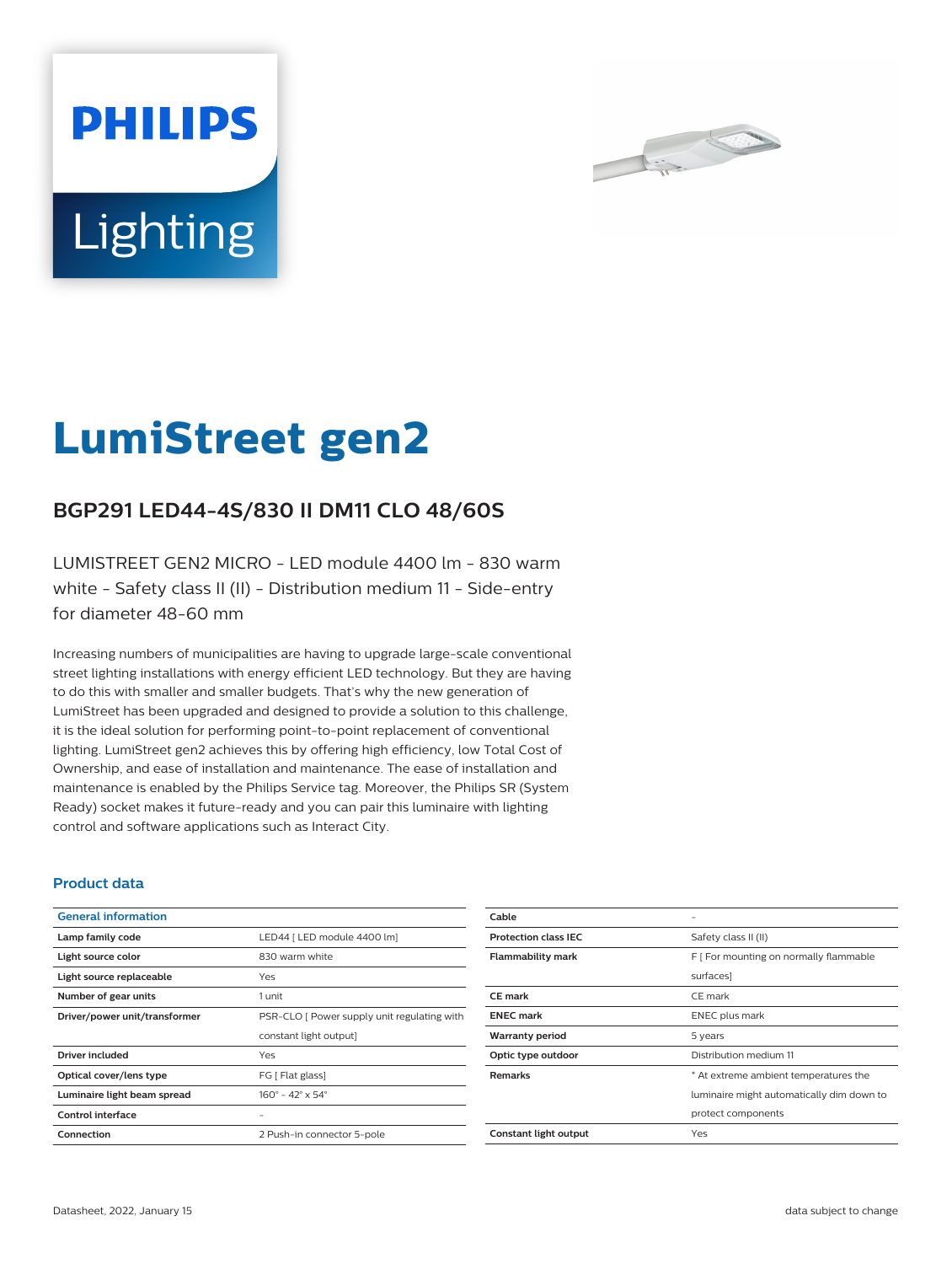### **LumiStreet gen2**

| Number of products on MCB of 16 A type 26 |                                                | Color                                           | Gray                                          |
|-------------------------------------------|------------------------------------------------|-------------------------------------------------|-----------------------------------------------|
| в                                         |                                                | Dimensions (Height x Width x Depth)             | 95 x 234 x 520 mm (3.7 x 9.2 x 20.5 in)       |
| <b>EU RoHS compliant</b>                  | Yes                                            |                                                 |                                               |
| Light source engine type                  | LED                                            | <b>Approval and application</b>                 |                                               |
| Service tag                               | Yes                                            | Ingress protection code                         | IP66 [ Dust penetration-protected, jet-proof] |
| Serviceability class                      | Class A, luminaire is equipped with            | Mech. impact protection code                    | IK08 [5 J vandal-protected]                   |
|                                           | serviceable parts (when applicable): LED       | <b>Surge Protection (Common/Differential)</b>   | Luminaire surge protection level until 6 kV   |
|                                           | board, driver, control units, surge protection |                                                 | differential mode and 8 kV common mode        |
|                                           | device, optics, front cover and mechanical     |                                                 |                                               |
|                                           | parts                                          | Initial performance (IEC compliant)             |                                               |
| <b>Product family code</b>                | BGP291 [ LUMISTREET GEN2 MICRO]                | Initial luminous flux (system flux)             | 3738 lm                                       |
|                                           |                                                | Luminous flux tolerance                         | $+/-7%$                                       |
| Light technical                           |                                                | Initial LED luminaire efficacy                  | 112 lm/W                                      |
| Upward light output ratio                 | $\circ$                                        | Init. Corr. Color Temperature                   | 3000 K                                        |
| Standard tilt angle posttop               | $\mathsf{O}^\circ$                             | Init. Color Rendering Index                     | 80                                            |
| Standard tilt angle side entry            | $O^{\circ}$                                    | Initial chromaticity                            | $(0.43, 0.40)$ SDCM <5                        |
|                                           |                                                | Initial input power                             | 33.5 W                                        |
| <b>Operating and electrical</b>           |                                                | Power consumption tolerance                     | $+/-10%$                                      |
| <b>Input Voltage</b>                      | 220 to 240 V                                   | Init. Color Rendering Index Tolerance           | $+/-2$                                        |
| <b>Input Frequency</b>                    | 50 to 60 Hz                                    |                                                 |                                               |
| Initial CLO power consumption             | 33.5 W                                         | Over time performance (IEC compliant)           |                                               |
| Average CLO power consumption             | 34.5 W                                         | Control gear failure rate at median useful 10 % |                                               |
| End CLO power consumption                 | 35 W                                           | life 100000 h                                   |                                               |
| Inrush current                            | 21 A                                           | Lumen maintenance at median useful life* L100   |                                               |
| Inrush time                               | 0.225 ms                                       | 100000 h                                        |                                               |
| <b>Power Factor (Min)</b>                 | 0.98                                           |                                                 |                                               |
|                                           |                                                | <b>Application conditions</b>                   |                                               |
| <b>Controls and dimming</b>               |                                                | Ambient temperature range                       | -40 to +50 $°C$                               |
| Dimmable                                  | No                                             | Performance ambient temperature Tq              | 25 °C                                         |
|                                           |                                                | Maximum dim level                               | 0% (digital)                                  |
| <b>Mechanical and housing</b>             |                                                |                                                 |                                               |
| <b>Housing Material</b>                   | Aluminum die-cast                              | <b>Product data</b>                             |                                               |
| <b>Reflector material</b>                 | Polycarbonate                                  | Full product code                               | 871951410126500                               |
| Optic material                            | Polymethyl methacrylate                        | Order product name                              | BGP291 LED44-4S/830 II DM11 CLO 48/60S        |
| Optical cover/lens material               | Glass                                          | EAN/UPC - Product                               | 8719514101265                                 |
| <b>Fixation material</b>                  | Aluminum                                       | Order code                                      | 10126500                                      |
| <b>Mounting device</b>                    | 48/60S [Side-entry for diameter 48-60 mm]      | Numerator - Quantity Per Pack                   | 1                                             |
| Optical cover/lens shape                  | Flat                                           | Numerator - Packs per outer box                 | $\mathbf{1}$                                  |
| Optical cover/lens finish                 | Clear                                          | Material Nr. (12NC)                             | 910925866862                                  |
| Overall length                            | 520 mm                                         | Net Weight (Piece)                              | 4.000 kg                                      |
| Overall width                             | 234 mm                                         |                                                 |                                               |
| <b>Overall height</b>                     | 95 mm                                          |                                                 |                                               |
| <b>Effective projected area</b>           | $0.0235 \; \text{m}^2$                         | $\vee$<br>IP 66   K 08                          |                                               |
|                                           |                                                |                                                 |                                               |